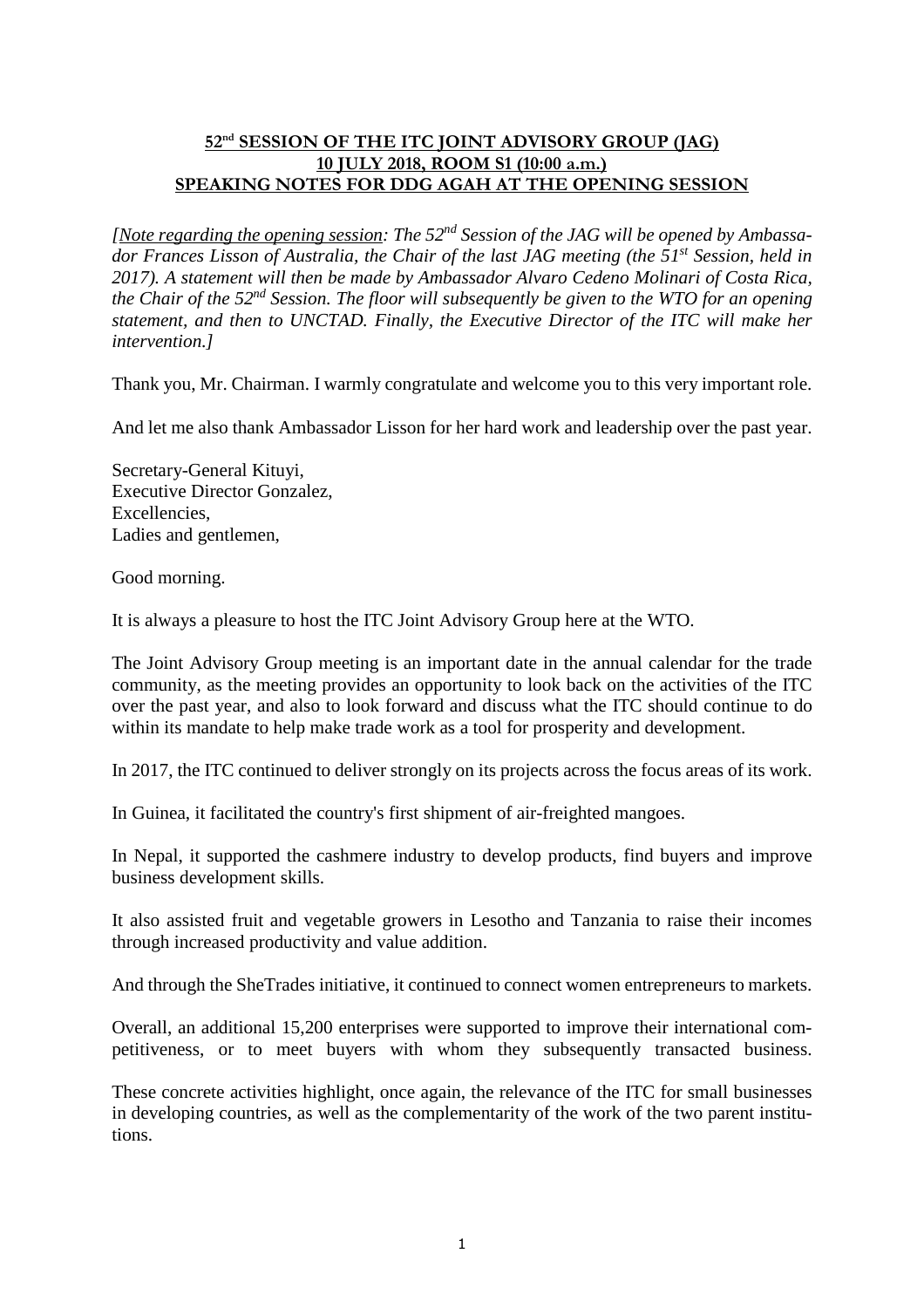From the WTO side, the priority is of course to maintain a strong, rules-based multilateral trading system. One of our main tasks, in that respect, is to ensure that trade, and the multilateral trading system, work to the benefit of developing countries and LDCs. The ITC plays a strong supporting role, since it provides the much-needed input on the ground that allows the benefits of trade to flow to the small businesses, which are the lifeline of so many of the citizens of developing countries.

The collaboration between the ITC and its parent institutions spans a wide range of areas. In recent times, we have collaborated in launching a new online trade information portal on cotton – known as the Cotton Portal – designed for exporters, importers, investors and trade support institutions to search business opportunities and market requirements for cotton products. We also continue our constructive partnership on ePing – an alert system to increase transparency and dialogue on SPS and TBT notifications – and work together on various matters relating to trade facilitation. To give another example, the ITC has a longstanding partnership with the STDF – the Standards and Trade Development Facility. The STDF is a valuable platform for building synergies among implementing and technical agencies in the SPS area.

And all of this collaboration is done with the aim of helping developing countries and LDCs to benefit from trade, within the context of the multilateral trading system.

In this regard, the importance of a strong multilateral trading system, which implies continued multilateral cooperation, cannot be overemphasized. Without this cooperation, WTO Ministers would not have been able to deliver on the Trade Facilitation Agreement, on the elimination of agricultural export subsidies, or other key other outcomes harvested at the WTO Ministerial Conferences held in Bali and Nairobi.

The most recent WTO Ministerial Conference, held in Buenos Aires in December 2017, was also an important one for the multilateral trading system.

These are times when trade tensions, underpinned by a rise of trade protectionist measures, might call into question the relevance of the rules-based system that WTO Members have come to trust.

Although we may not have had all the results we had hoped for coming out of Buenos Aires, Ministers, nevertheless, adopted a number of multilateral Decisions which highlight the importance that Members attach to the WTO system. Among these is the Decision to, *inter alia*, continue to engage constructively in the fisheries subsidies negotiations, with a view to adopting by the next Ministerial Conference, an agreement on comprehensive and effective disciplines that prohibit certain forms of fisheries subsidies that contribute to overcapacity and overfishing.

This is, of course, an important Decision in the overall framework for the attainment of the Sustainable Development Goals, to which the WTO is committed.

The attainment of the SDGs is, I know, also of importance to the ITC, which continues to work towards this end within its mandate. Given that international trade is essentially an activity undertaken by the private sector, it is obviously of importance to work closely with private enterprises in this regard, which is precisely what the ITC does.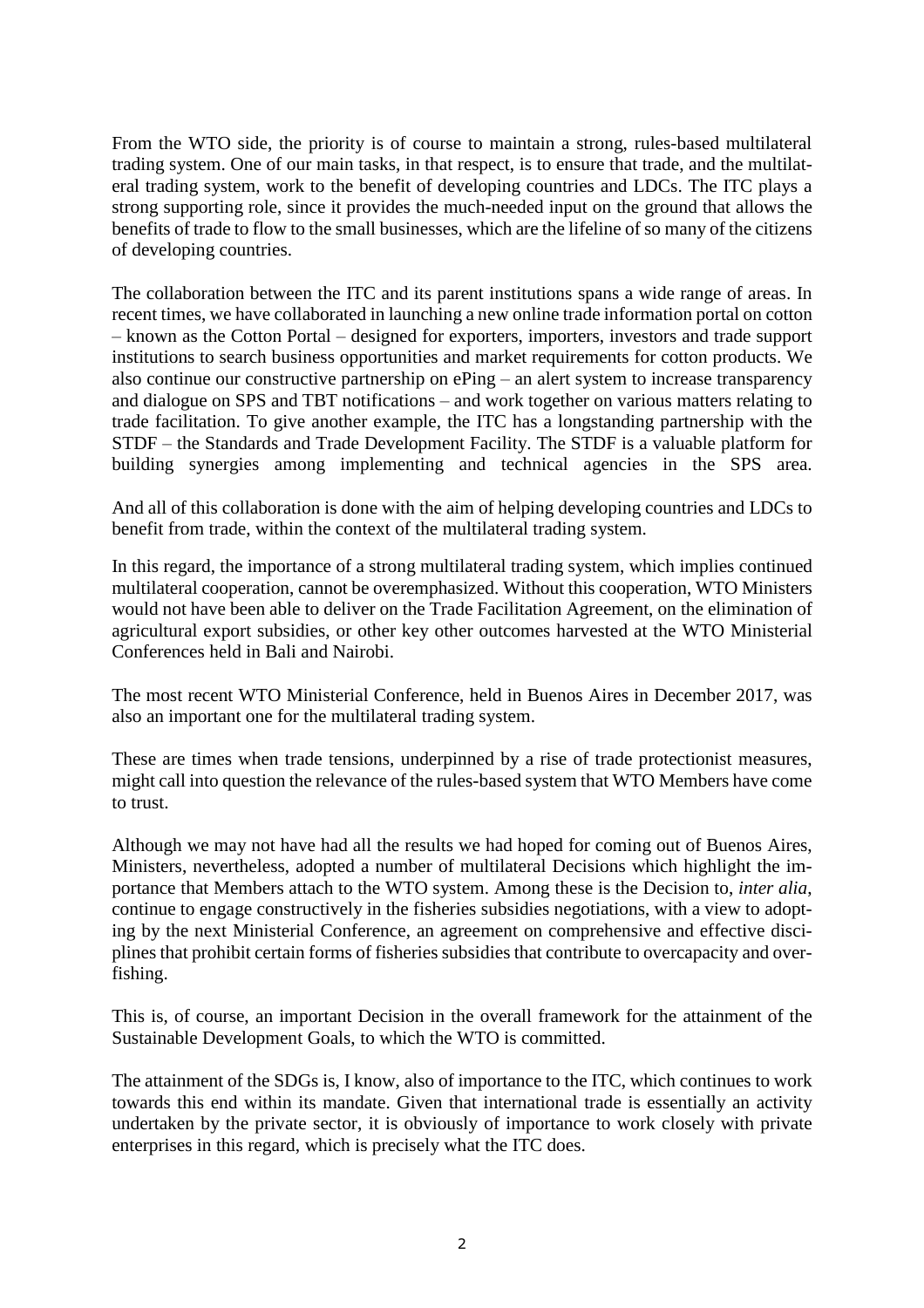At the WTO, we also recognize the importance of maintaining that close contact with the private sector. Accordingly, in June, we hosted the second Trade Dialogues event with the business community, at the request of the International Chamber of Commerce (ICC) and the B20, the business arm of the G20.

During that event, business representatives discussed many issues, including sustainable development; e-commerce; investment facilitation; and issues relating to small enterprises. One important message coming out of the meeting was the strong support by the business community for the WTO and the rules-based multilateral trading system. Businesses clearly see the value of the system – and the need to keep working to strengthen it.

As we look forward, I think it is also important to recognize the structural changes that are taking place in the global economy. Technology is the force that is driving economic change today, and governments must think of new ways to support and train their workers in the 21<sup>st</sup> century. International institutions that underpin multilateralism and the global economy, including the WTO, will also have to evolve.

In that respect, some conversations have started among groups of WTO Members in a number of areas, including e-commerce; measures to help smaller businesses to trade; investment facilitation; and how trade connects to the economic empowerment of women.

The ITC has a particular role in working with small enterprises, so let me say a few words about the informal working group on micro, small and medium-sized enterprises (MSMEs) that was set up by several WTO Members at the Buenos Aires Ministerial Conference.

Essentially, this informal group was established to discuss various issues of relevance to MSMEs, with the purpose of allowing them to better participate in international trade. What is, particularly noteworthy, is that the Members that established the informal working group indicated in their statement that they will strive for a multilateral outcome at the next Ministerial Conference.

I believe that outcomes at the multilateral level are the most desirable, whichever area we are talking about, and I therefore applaud the ambition of the concerned Members. A multilateral outcome on MSMEs will clearly be something of great interest to the ITC, so this is an initiative that should be kept track of in this context.

In closing, let me come back to a central premise which will drive much of the work of international institutions in the coming years, which is the attainment of the SDGs. It is well recognized that trade has a critical role to play in this regard, and there are many facets to this.

A recent publication by the WTO Secretariat, titled "Mainstreaming trade to attain the Sustainable Development Goals", lays out the different ways in which trade, and the WTO, contribute to the attainment of the SDGs.

The publication shows that, by delivering and implementing trade reforms, which are progrowth and pro-development, and by continuing to fosterstable and fair trading relations across the world, the WTO is playing an important role in delivering the SDGs, just as it did with the Millennium Development Goals before them. The publication also examines the SDGs from economic, social and environmental perspectives; and outlines how trade is contributing to